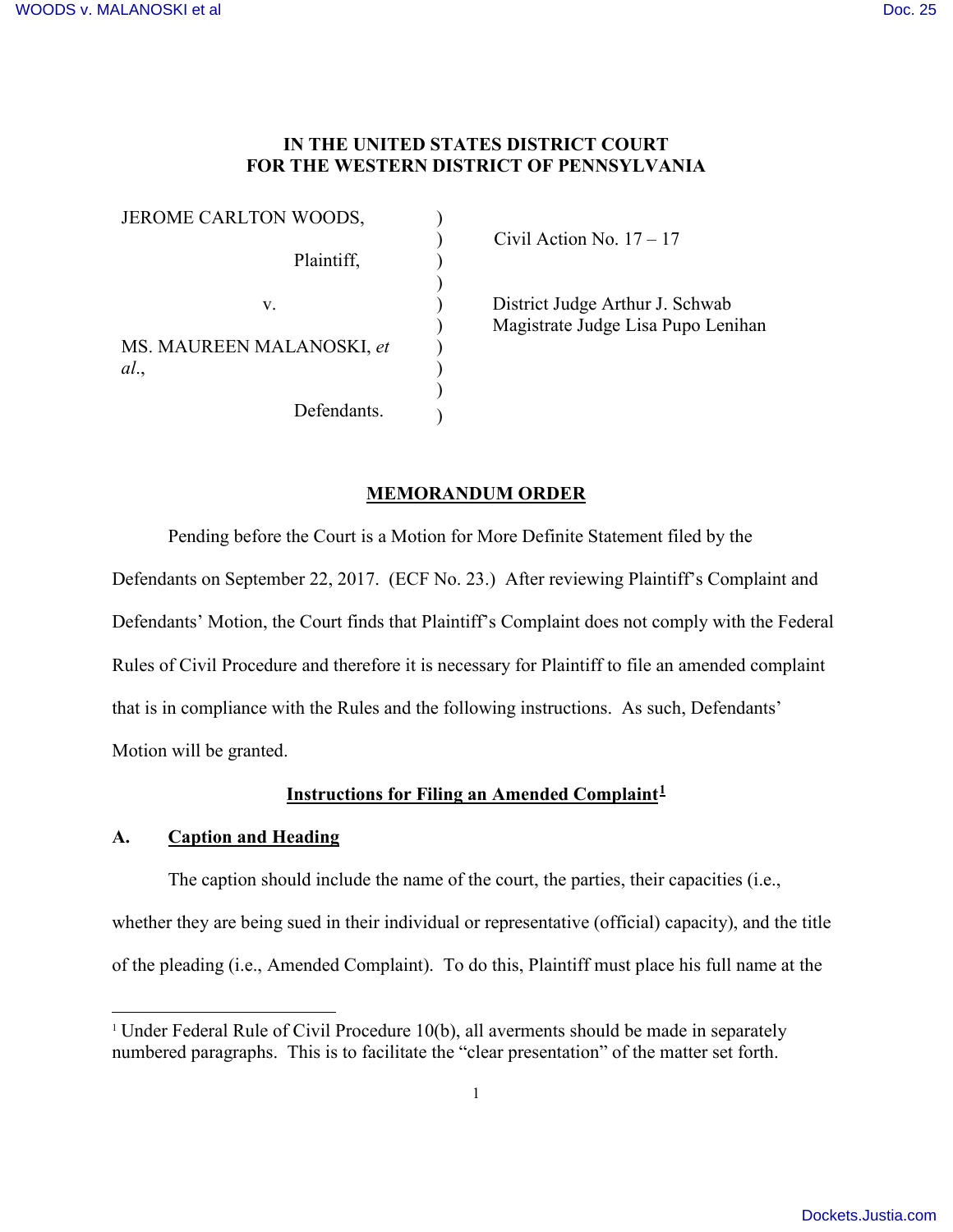top left of the amended complaint and also add the names of each defendant. Plaintiff must name as defendants **only** those persons who are responsible for the alleged constitutional violation(s). $2$ 

#### **B. Jurisdiction and Venue**

Because federal court is a court of limited jurisdiction, Plaintiff must inform the Court why the case should be heard in federal court rather than state court or some other forum. If Plaintiff's action is generally one for a violation of civil rights, 42 U.S.C. § 1983 will normally be the basis for the claim. In order for Plaintiff's action to be heard in federal court under Section 1983, he must be able to show that the defendant(s), at the time of the claims alleged in the amended complaint, were acting under the authority or color of state law.

Plaintiff must also explain why he is suing specifically in this Court. Venue in federal court is by district. To learn more about venue, see 28 U.S.C. § 1391. If this is the incorrect venue, then the Court may automatically transfer this case to the correct venue.

**C. Parties** 

 $\overline{a}$ 

As the person initiating the lawsuit, Plaintiff must identify himself as such. Also, for **each** defendant named in the amended complaint, Plaintiff should list their current address and description of their employment. In addition, Plaintiff should explain briefly how or in what capacity each defendant acted under authority given to them by state or local government.

<span id="page-1-0"></span><sup>2</sup> Plaintiff must show personal involvement in the alleged wrongdoing by each defendant. *See* Rode v. Dellarciprete, 845 F.2d 1195, 1207 (3d Cir. 1988) ("A defendant in a civil rights action must have personal involvement in the alleged wrongs").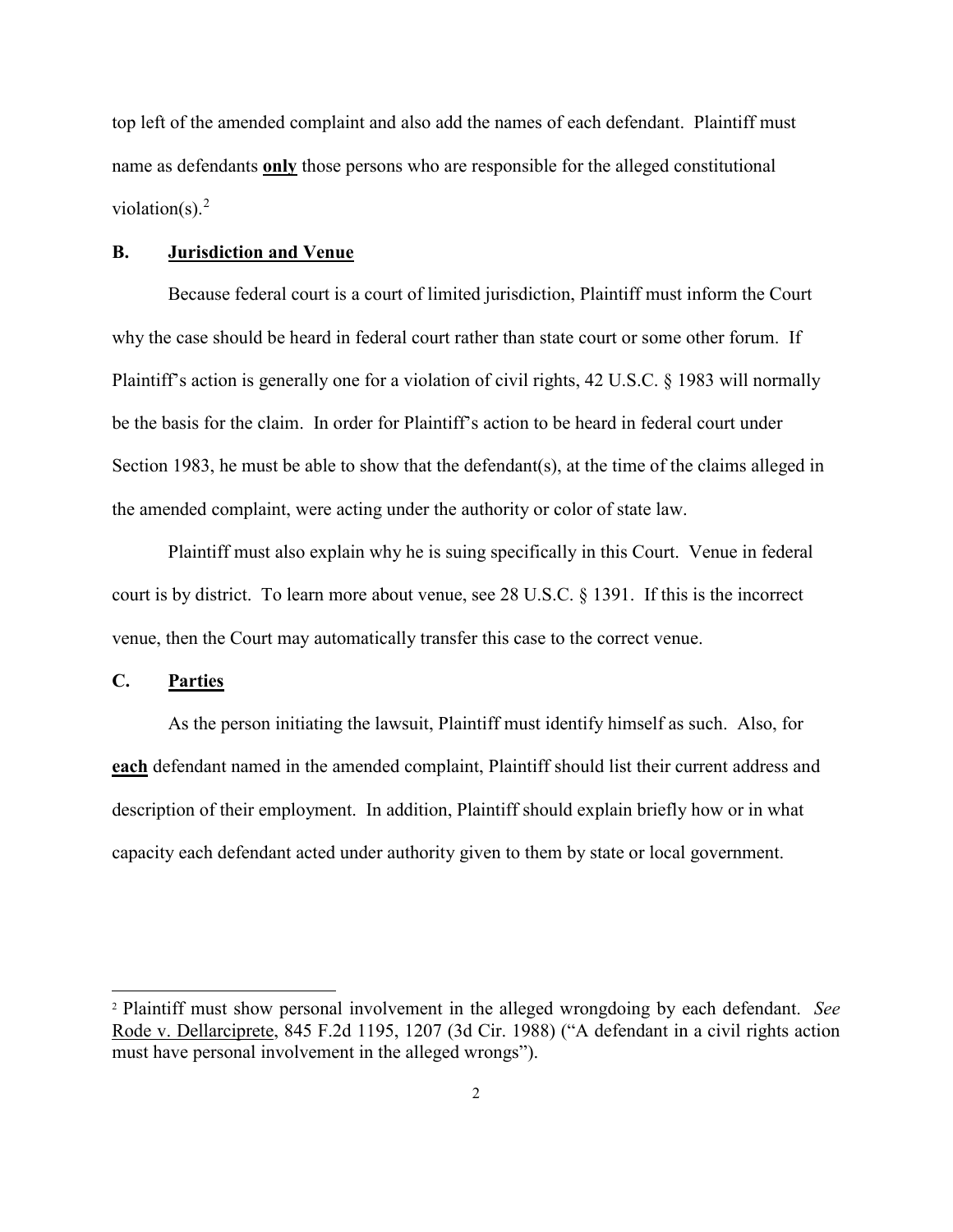## **D. Statement of Facts[3](#page-2-0)**

-

This is the time to present the facts of the case: what happened, where it happened, when it happened, how it happened and who was involved. In this section, Plaintiff should write a summary of the facts relevant to this lawsuit. Additionally, any document referred to in this section must be cited as an exhibit and attached at the end of the amended complaint.

In this section, Plaintiff must provide specific details of precisely how his civil rights were allegedly violated. Plaintiff should note that, in civil rights cases, more than conclusory and vague allegations are required to state a cause of action under 42 U.S.C. § 1983. Plaintiff should clearly describe how **each named defendant** is involved in the alleged constitution violation(s). This description should include references to relevant **dates, times, and locations**. It should explain to the Court what happened by specifically describing **each** defendant's behavior or action and how that behavior or action – or lack of action – resulted in the alleged violations. Plaintiff should not include legal argument in his amended complaint. Citations to case law and other statutes are not appropriate in the complaint, but rather may be included in a response to a dispositive motion or at the time of trial. However, Plaintiff should be specific about the particulars of the event, **each** defendant's misconduct, and how such misconduct resulted in a violation or denial of the civil right at issue.

Where the amended complaint includes more than one incident, Plaintiff should clearly distinguish between them by preparing a separate description – usually a paragraph – for each incident. Each incident should be identified as a separate count, and each count must include appropriate facts and evidence in support of the claims made in the count. Each incident must be

<span id="page-2-0"></span><sup>&</sup>lt;sup>3</sup> It appears that Plaintiff has organized his current complaint by Defendant and not by claim. Plaintiff should divide this section of his amended complaint into paragraphs as required by the Federal Rules of Civil Procedure.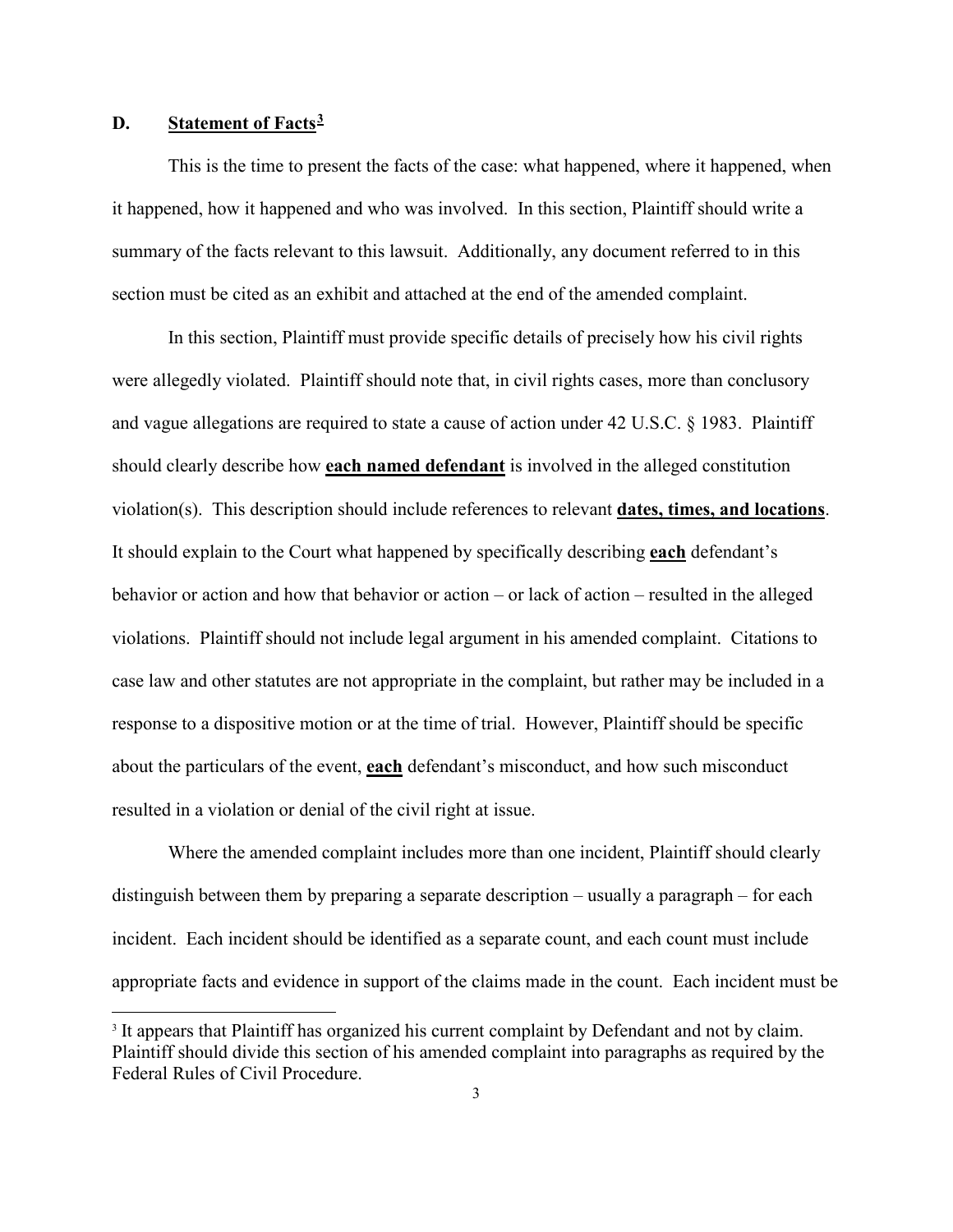clearly and specifically described; it should include the relevant time, date, and location. Each incident description also should clearly identify the relevant defendant and what that defendant's role was in the incident. Additionally, the amended complaint should set forth factual allegations that, taken together, satisfy the elements of the cause of action.

## **E. Claims/Causes of Action**

After the facts have been listed, Plaintiff should list the legal claims (also called "causes of action"). Plaintiff must state what rights under the Constitution, laws, or treaties of the United States have been violated. It is improper for Plaintiff to merely list constitutional rights or federal rights. Plaintiff must provide a description of how the defendant(s) violated his rights. If Plaintiff has several claims then they must be separated into different sections and titled, "Claim I," "Claim II," Claim III," and so on.

### **F. Injury**

Plaintiff must state as specifically as possible the actual injury suffered from the action of the defendants that resulted in the alleged civil rights violation. Simply stating that his civil rights have been violated is insufficient.

#### **G. Previous Lawsuits**

Plaintiff must alert the Court to any other case in which he was a party that may be connected with the case he is now filing. Plaintiff should inform the Court of any and all previously filed cases that include some of the same facts and events he relies on for this case.

#### **H. Exhaustion of Administrative Remedies**

Plaintiff should be aware that under 42 U.S.C. § 1997e(a), he must fully exhaust all available administrative remedies before pursuing a civil rights complaint concerning prison conditions.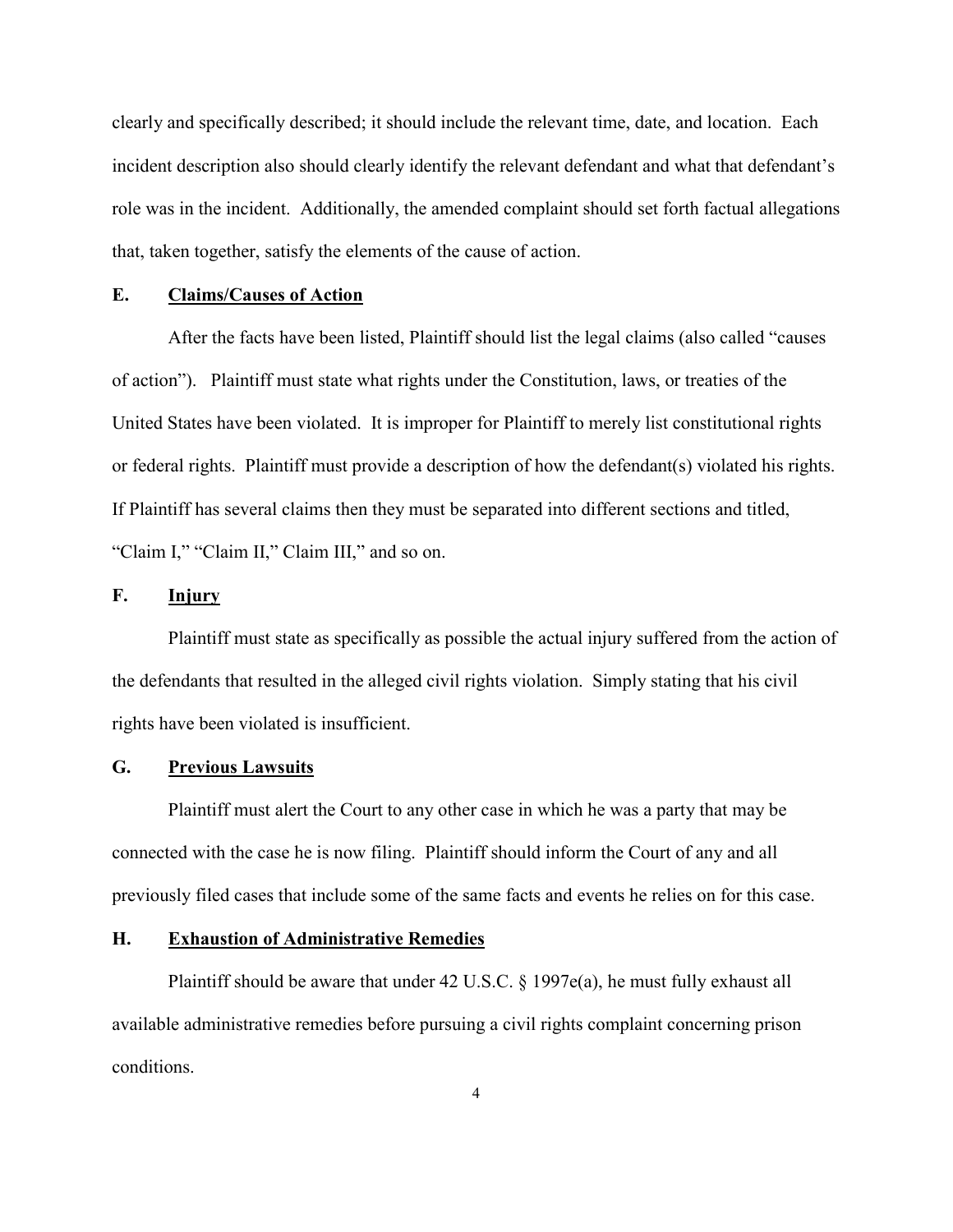### **I. Request for Relief**

Plaintiff must describe for the Court the relief he is seeking as a result of this lawsuit. The relief requested must be related specifically to the injury suffered. However, Plaintiff should be aware that 42 U.S.C. § 1997e(e) limits a prisoner's ability to pursue a federal civil action for mental or emotional injuries suffered while in custody.

### **J. Jury Demand**

Federal Rule of Civil Procedure 38(b) provides that a jury demand must be made if a jury trial is sought. If this is not done, Plaintiff has within fourteen (14) days of filing the amended complaint to make a jury trial demand, otherwise he may be considered to have given up the right to a jury.

### **K. Declaration Under Penalty of Perjury**

Federal Rule of Civil Procedure 11 provides that every pleading, written motion, and other paper must be signed by an individual attorney of record or by the pro se party. Therefore, Plaintiff must sign his amended complaint and when doing so he is making a declaration under law to the Court that everything in the amended complaint is true. Plaintiff should realize that the Court can order sanctions or penalties for the filing of complaints and pleadings that are frivolous, without merit, based on false or misleading information, etc. These sanctions or penalties can take many forms including, but not limited to, dismissing the case, assessing fines, and limiting Plaintiff's filing privileges in federal court.

**AND NOW**, this 4th day of October, 2017;

**IT IS HEREBY ORDERED** that the Motion for More Definite Statement (ECF No. 23) is **GRANTED**.

5